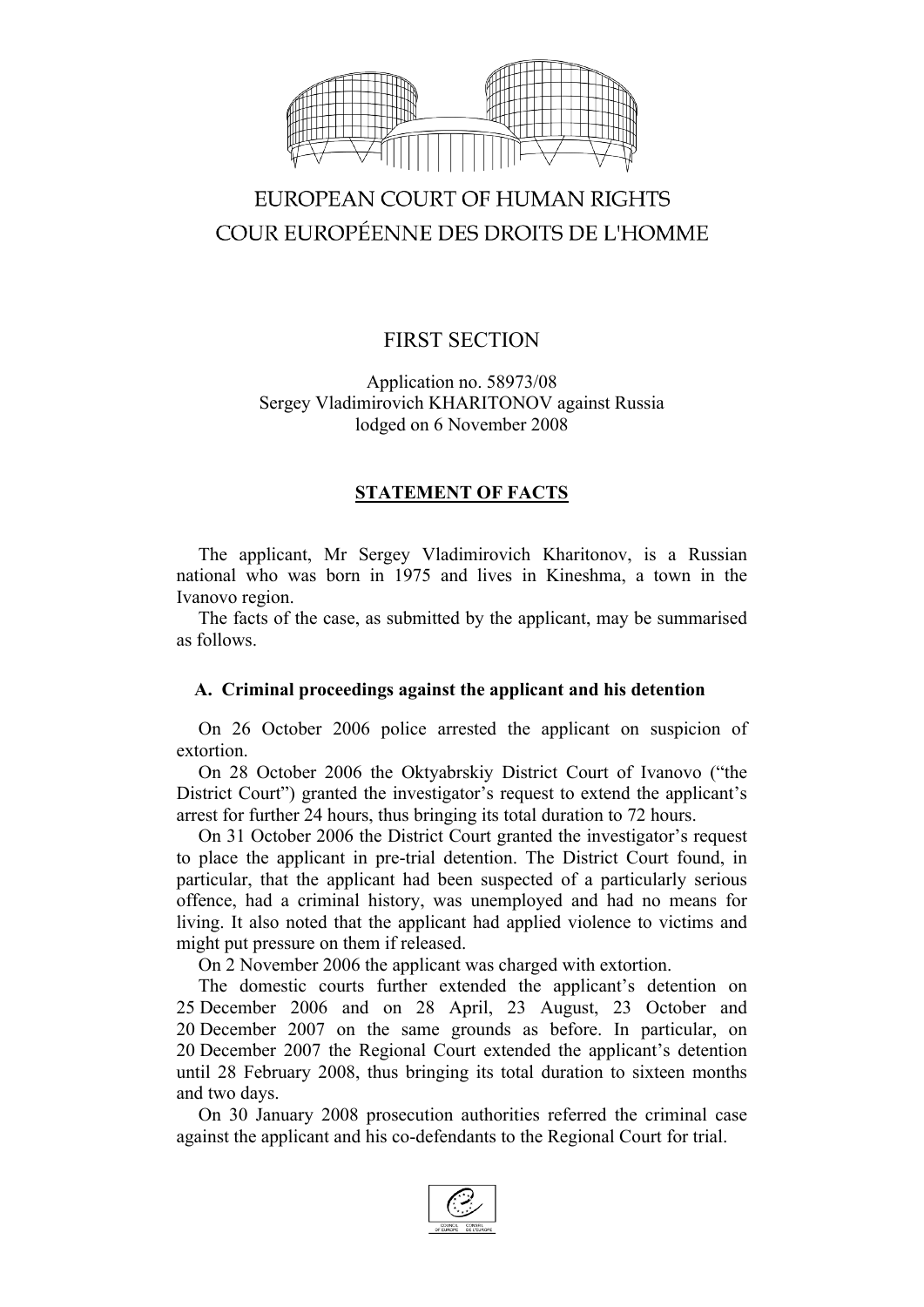At the preliminary hearing on 28 February 2008 the Ivanovo Regional Court determined that the case should be returned to the Ivanovo regional prosecutor to have factual inconsistencies and legal defects remedied within five days. As regards the custodial measure, the Regional Court held as follows:

"[The applicant and his co-defendants] stand accused of having committed, over a long period of time, a great number of serious and particularly serious crimes, in the framework of a numerous organised criminal group which was formed for commission of serious and particularly serious crimes. When deciding on the custodial measure, the court took the above-mentioned circumstances into account and also had regard to the fact that, if released, they may re-offend, abscond justice, interfere with the establishment of the truth or exert pressure on victims or witnesses. The said circumstances still obtain, which is confirmed by the number, nature and degree of public dangerousness of the crimes imputed to the defendants.

In this connection, the court sees no reason to vary the custodial measure."

It is not clear whether the applicant or his counsel appealed against the decision of 28 February 2008.

On 14 March 2008 the Regional Court referred the case file to the prosecutor's office.

On 17 March 2008 the Ivanovo regional prosecutor's office received the case and resumed the proceedings.

On 18 March 2008 the applicant was presented with a final version of charges. In addition to the charges of extortion he was charged with participation in an organised criminal group.

On 19 March 2008 the investigator applied to the Regional Court with a request for extension of the applicant's detention until 21 May 2005 in order to give him the time to familiarise with the materials of the criminal case.

On 20 March 2008 the Regional Court granted the investigator's request. The decision stated that the applicant's detention had to be extended for a further two months, i.e. until 21 May 2008, and that therefore the total duration of his detention would be 17 months and 8 days.

In his appeal against the detention order of 20 March 2008 the applicant complained that the Regional Court had made a mistake in calculation of the length of his detention because in fact the total duration of his detention ordered by decision of 20 March 2008 amounted to eighteen months and twenty five days.

On 6 May 2008 the prosecuting authorities resubmitted the case to the Regional Court for trial.

On 21 May 2008 the Regional Court upheld the detention order of 20 March 2008. It pointed out that the length of the applicant's detention had been calculated correctly without taking into account the time during which the case had been in the Regional Court.

On 21 May 2008 the Regional Court held a preliminary hearing and set the examination of the case on 23 June 2008. By the same decision the Regional Court held that the applicant as well as some of his co-defendants had to stay in detention. In taking that decision the Regional Court referred to the same grounds as before. On 26 August 2008 the Supreme Court of the Russian Federation upheld that decision.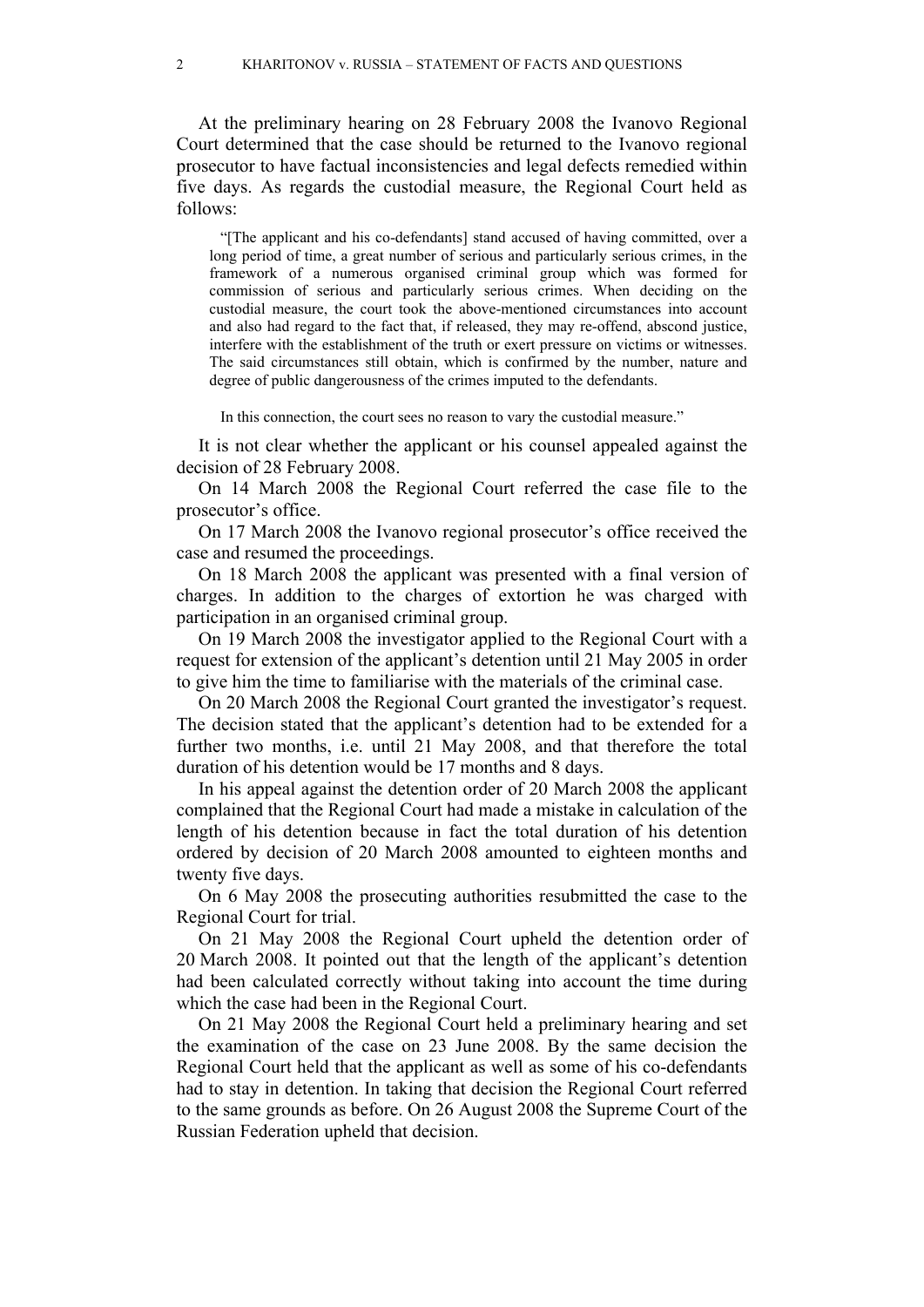The applicant submitted that between 20 July and 5 December 2008 he had been put on numerous occasions into a punishment cell and was kept there in inhuman conditions.

Further extensions of the applicant's detention were ordered by the Regional Court on 6 November 2008 and on 6 February, 5 May and 6 August 2009.

On 18 September 2009 the jury found the applicant not guilty. On 27 November 2009 the Regional Court, on the basis of the jury's verdict, acquitted the applicant of all charges.

It follows from the information provided on the official site of the Regional Court that on 8 December 2010 the Supreme Court of the Russian Federation upheld the judgment of 27 November 2009.

#### **B. Proceedings for compensation of non-pecuniary damage**

It follows from the information provided on the official site of the Regional Court that on 11 April 2011 the Leninskiy District Court of the Ivanovo Region granted the applicant's claim against the Ministry of Finance of the Russian Federation for compensation of non-pecuniary damage caused by unlawful criminal prosecution and awarded him 1,050.000 Russian roubles. On 18 May 2011 the Regional Court upheld that decision.

## COMPLAINTS

#### **A. Complaints lodged on 6 November 2008**

1. The applicant complained under Article 5 that:

(a) his detention between 29 February and 20 March 2008 had been unlawful;

(b) his pre-trial detention had been very long and had not been sufficiently justified;

2. The applicant complained under Article 6 of the Convention that the criminal proceedings against him were unreasonably long and that meetings with his counsel in remand prison had been tapped by the authorities.

#### **B. Complaints lodged on 14 April 2010**

1. The applicant complained under Article 3 that between 20 July and 5 December 2008 he had been put on numerous occasions into a punishment cell and was kept there in inhuman conditions.

2. The applicant complained under Article 5 that the decision of 28 October 2006 to extend his arrest up to 72 hours had been unlawful.

3. The applicant complained under Article 6 that because of his detention in a punishment cell he could not prepare for the court hearings of his criminal case.